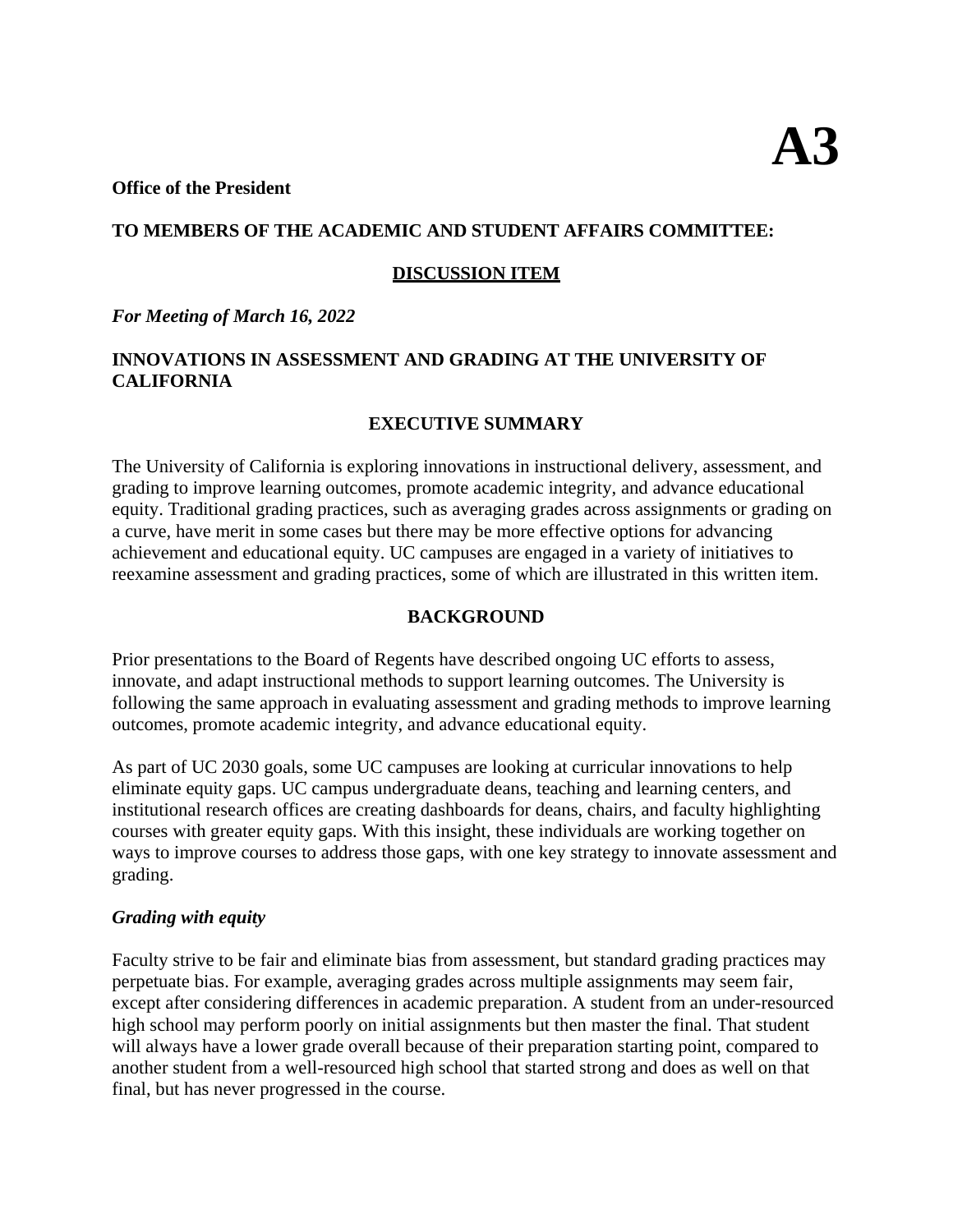#### **ACADEMIC AND STUDENT -2- A3 AFFAIRS COMMITTEE March 16, 2022**

Other traditional assessment models, like the bell curve, distribute A through F grades to students at the top, in the middle, and at the bottom. The assumption is that students at the top of the curve have mastered the material, while students at the bottom may have not. However, as illustrated with the prior example, a student may have mastered the material by the end of the class but, due to low grades in the early or middle portion of the course, that student's final grade may put them in the middle or even potentially at the bottom of the curve. Moreover, the approach does less to show what students have learned via the course than it does in showing how students compare on the basis of preparation for the course.

During the pandemic, faculty sensitivity to inequity in educational backgrounds was heightened through observing differences in their students' educational opportunities and experiences, such as witnessing a student participating in the course from a closet because it was the only quiet space in the house or from a car because that student drove to a location with Wi-Fi. This experience has ramped up UC efforts to improve instruction, assessment, and grading.

Many campuses are examining assessment and grading practices that promote mastery learning as opposed to merely providing indices of whether or how much was learned. Mastery learning occurs when students have acquired sufficient practice, with instructor feedback, to master a skill or concept before being tested on it. Mastery learning maintains that students must achieve a level of mastery (e.g., 90percent on a knowledge test) in prerequisite knowledge before moving forward to learn subsequent information. So there may have been many tests in the process of achieving mastery, including formative practice tests or high stakes summative tests, where a student did not initially achieve mastery. The key difference is that the student gets repeated chances with different questions on the same topic and does not move on until that student does well enough to demonstrate understanding the concept.

While there is no clear consensus around the best approach, especially given that what is effective for one discipline may require a different approach in another discipline, emphasizing mastery learning and clearly articulating expectations at the beginning of the class are important and can contribute to better learning outcomes. This item will highlight some of the innovations being implemented on UC campuses to improve learning outcomes, emphasize mastery learning, and increase educational equity.

#### *Revising assessment after remote instruction*

Responding to concerns about the rapid shift to remote instruction and the pandemic, almost all UC campuses relaxed pass/no pass regulations. This included allowing classes that normally do not allow pass/no pass grading to implement it, as well as making the deadlines to change grading options more flexible. Some campuses are examining whether there are circumstances where continuing these practices might support first-year retention and student success.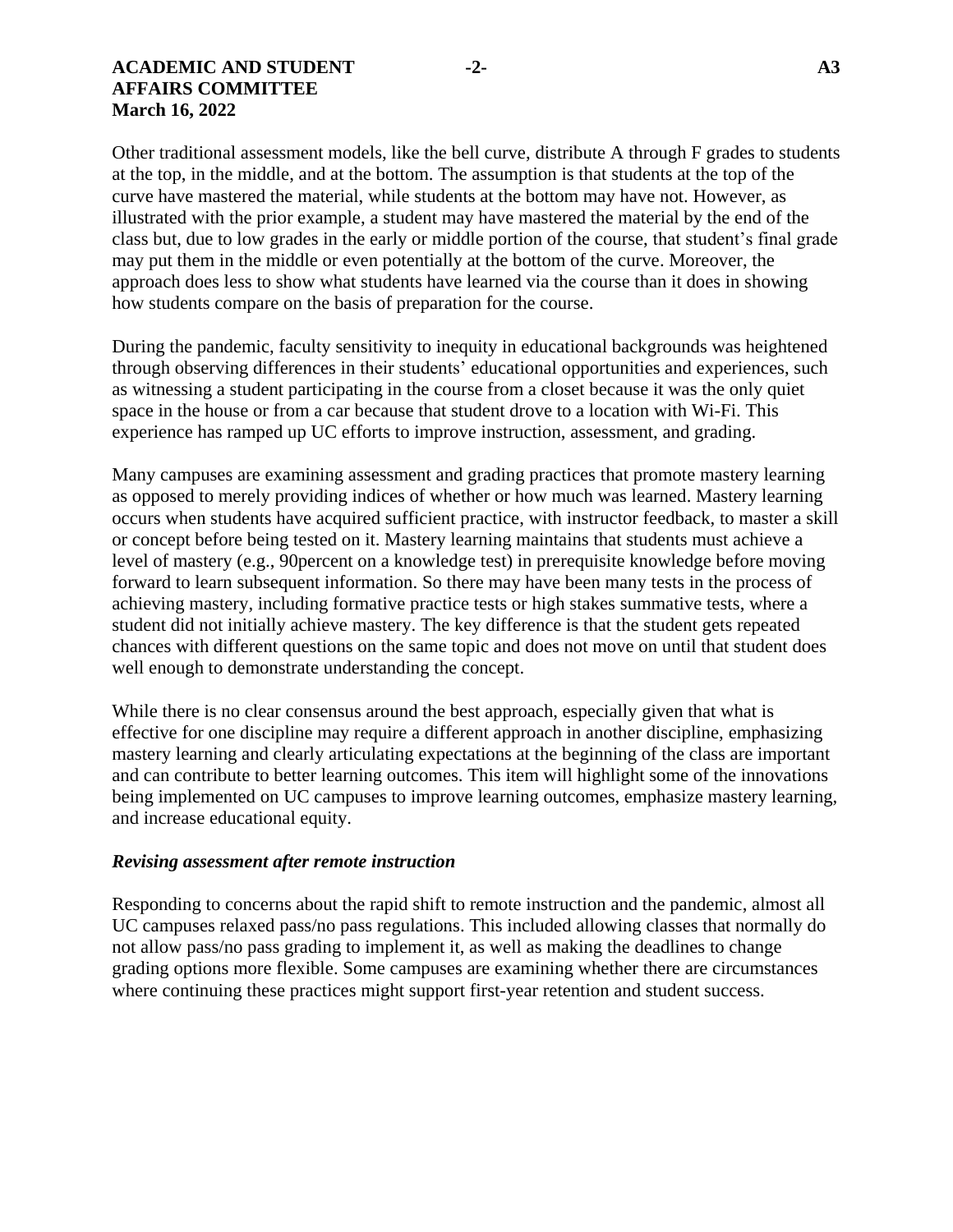#### **ACADEMIC AND STUDENT -3- A3 AFFAIRS COMMITTEE March 16, 2022**

In 2020–21, MIT implemented a new "Flexible Pass/No Record" grading policy<sup>1</sup> for entering first-year undergraduates. This policy allowed first-year students the option to designate up to 48 units to be graded on a pass/no record basis. Under this policy, students needed to complete the subject and receive a grade. The student then had the option to keep the grade or request that it be converted to a pass/no record. Letter grades of A, B, or C were pass and D or F were no record. The policy was intended to reduce pressure in the first year of study while allowing for more major exploration. Initial feedback was the new policy had been well-received by students, with 78 percent feeling "very positive" about this new grading policy.

Johns Hopkins has also revised its Freshman First-Semester Grading Policy<sup>2</sup>, in which letter grades earned in the first semester are not reported on the transcript and instead are converted to satisfactory (for  $C$ - or higher), unsatisfactory with credit ( $D$ + or  $D$ ), and unsatisfactory with no credit (F). No first semester grades are used to calculate a student's cumulative grade point average, but they are provided to advising offices and faculty advisors to ensure students are making satisfactory academic progress. Students can also request a release of covered grades if needed (e.g., scholarship eligibility).

UC campuses are in various stages of evaluating pass/no pass policies and first year grading. For example, UC Irvine's Division of the Academic Senate has extended the deadline to choose pass/no pass grading to the tenth week of instruction. They have also met with Massachusetts Institute of Technology (MIT) colleagues and are evaluating options that might make sense, recognizing the differences between MIT and UC Irvine. For example, MIT has a much more uniform first-year curriculum.

UC Berkeley's College of Chemistry is in the planning stages around pass/no pass grading for first-year students. Two main motivations for considering a change are (1) seeing how using the pass/no pass option over the last three semesters helped relieve stress on students and (2) believing there is an equity issue for relatively underprepared students who enter the degree program who generally finish the year with lower GPAs than better-prepared peers. Options could include switching a class grade in the first semester or year to pass/no pass, with the College currently assessing the workload impact needed on college advisors and the registrar.

When classes moved to remote instruction, some UC campuses began using oral exams as a way to address academic integrity concerns and it may also be effective in advancing educational equity. UC San Diego's Teaching + Learning Commons Engaged Teaching Hub staff and engineering faculty are collaborating on a National Science Foundation–related grant for oral exams. Both instructor-to-student interaction and opportunity to give real-time feedback and coaching to students have been important benefits. The research team also found that faculty had greater empathy and a deeper understanding of student learning, where support was needed, and how the process improved student perceptions about an instructor's approachability.

 $\overline{\phantom{a}}$ 

<sup>&</sup>lt;sup>1</sup> "Flexible P/NR Grading Option," MIT Registrar's Office, accessed on February 13, 2022,

<https://registrar.mit.edu/classes-grades-evaluations/grades/grading-policies/flexible-pnr-grading-option><br><sup>2</sup> "Undergraduate Student Handbook Grading Policies," Johns Hopkins University, accessed on February 13, 2022, [https://pages.jh.edu/design/oliver/academic\\_manual2010-2011/grades.html](https://pages.jh.edu/design/oliver/academic_manual2010-2011/grades.html)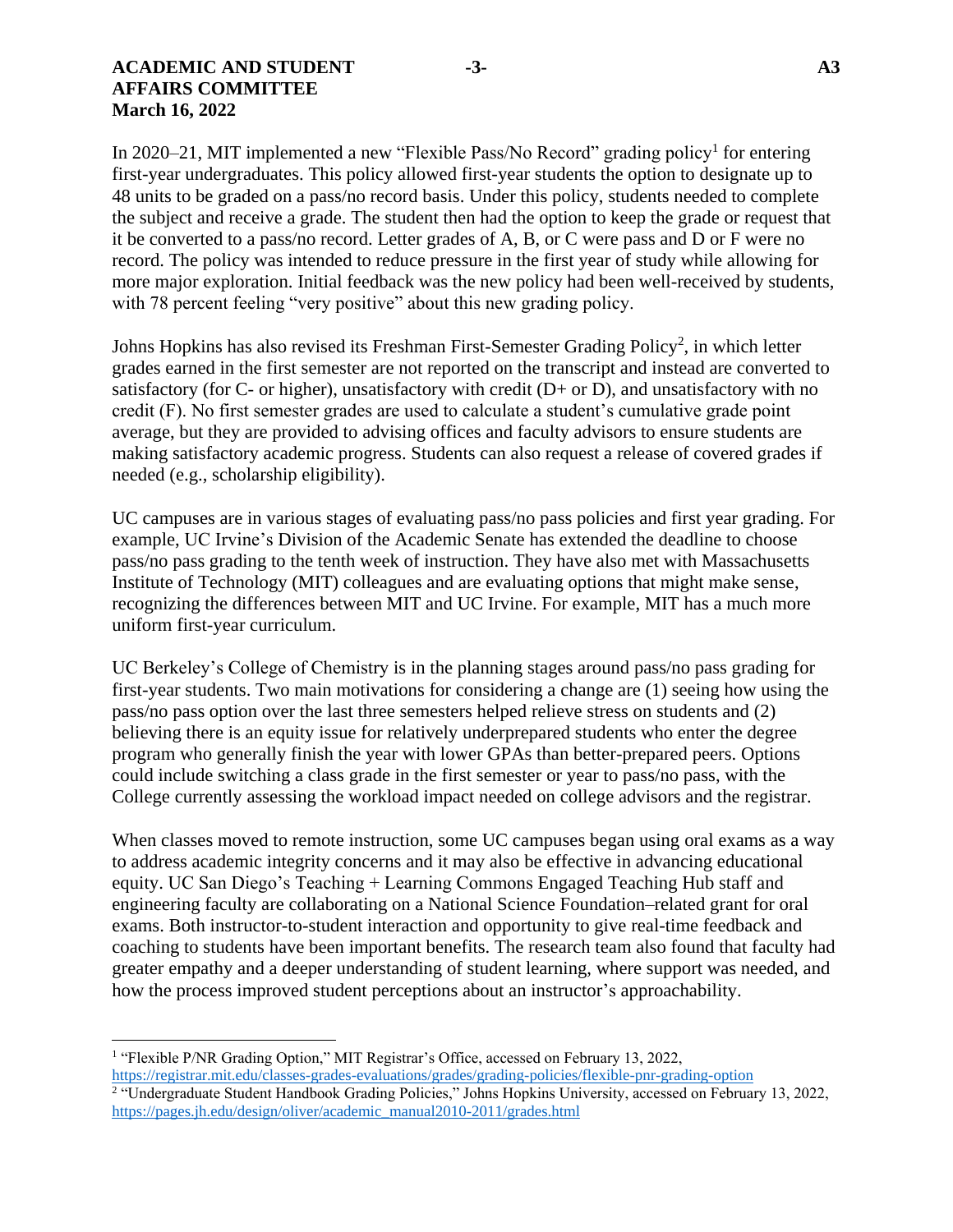#### **ACADEMIC AND STUDENT -4- A3 AFFAIRS COMMITTEE March 16, 2022**

While oral exams are not new in higher education, the context is unique. In this case, oral exams are being used in high enrollment, introductory engineering courses. This approach is an underutilized assessment strategy in science, technology, engineering, and mathematics (STEM) fields, despite a mounting body of research identifying myriad benefits derivable from the pedagogical practice. These include greater student effort and intellectual engagement, increased motivation to learn at a deeper level, improved technical speaking competence, improved assessment power, and security against cheating.<sup>3</sup>

UC Davis's mathematics faculty also used oral exams for upper division courses with enrollments between 50 and 80. They found this approach to assess students more authentic. Students also expressed appreciation for this approach, including a student that said "the final exam showed me I am capable of both understanding and demonstrating my understanding. It made me a lot more excited about math and the opportunities that it has to offer. I am usually someone who gets testing anxiety and I never end up showing my true knowledge on exams because it gets in the way. This exam allowed me to show my knowledge to my full potential."

#### *Choosing and adapting assessments*

 $\overline{\phantom{a}}$ 

UC campus teaching and learning centers are at the center of supporting curricular reform, innovations in assessment, and educational equity. The centers supported faculty with the shift to remote instruction, leveraging research and resources on effective teaching practices and strategies. They partnered with faculty and administrators to conduct and collect research on best programs and promising strategies within and outside the UC system.

Teaching and learning centers provide extensive resources on ways to ensure classrooms are equitable and inclusive spaces and that assessment practices support student learning and help instructors gauge understanding, provide feedback, and assign grades. UC Santa Cruz provided the following tips to consider when determining the right assessment method $4$ .

<sup>&</sup>lt;sup>3</sup> M. Lubarda *et al.*, "Oral exams for large-enrollment engineering courses to promote academic integrity and student engagement during remote instruction," *2021 IEEE Frontiers in Education Conference (FIE)*, 2021, pp. 1-5, doi: 10.1109/FIE49875.2021.9637124.

<sup>4</sup> "Assessing Student Learning – Keep Teaching," UC Santa Cruz, accessed on February 12, 2022, <https://keepteaching.ucsc.edu/assessment>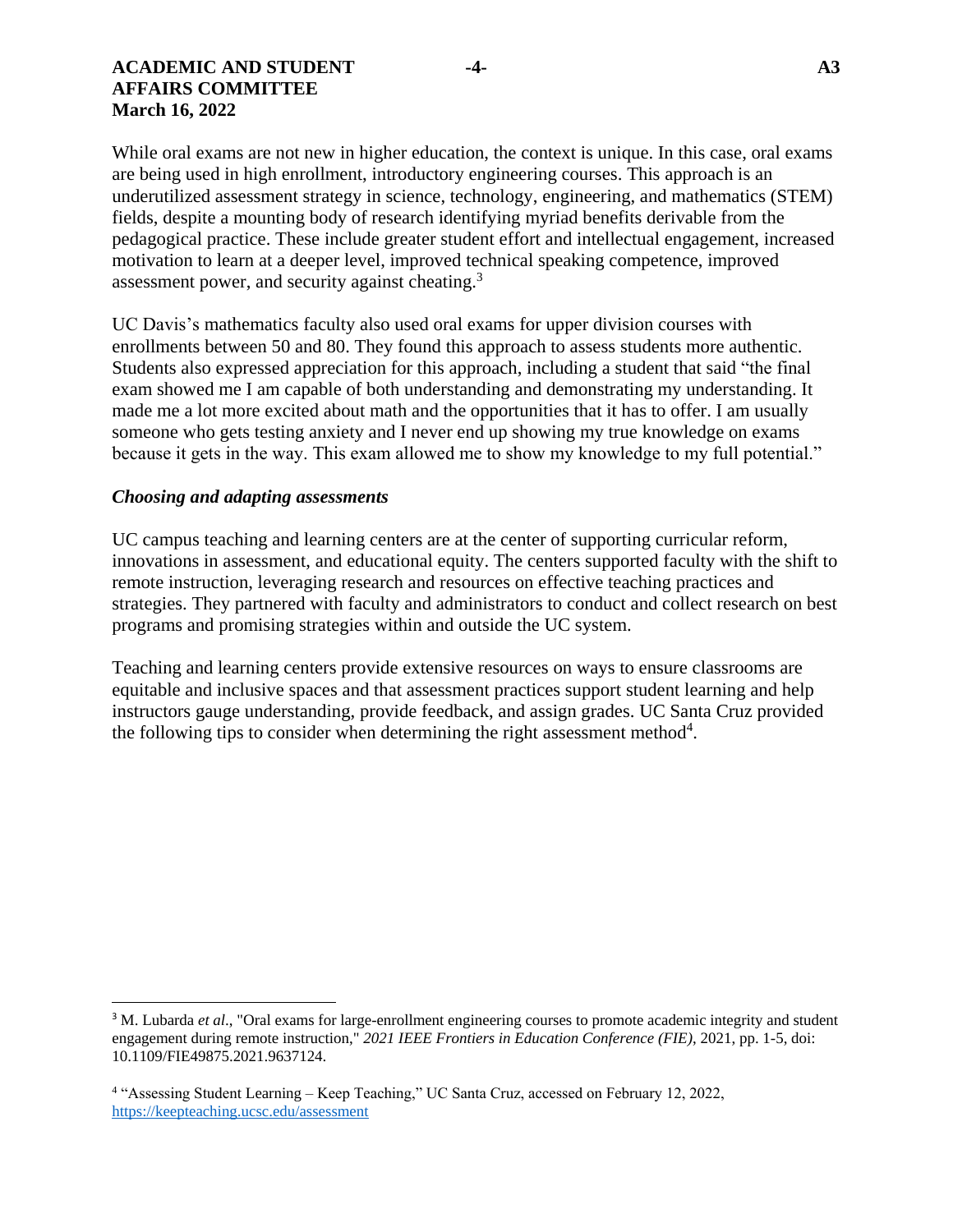# **KEY TIPS**

- Think of assessment as opportunities for students to learn with equity and inclusion as the foundation to create effective learning spaces for all students.
- " To determine the most appropriate types of assessment to use, consider the purpose of assessment and the learning goals of the course.
- Allow students to demonstrate learning in a variety of ways by incorporating formative assessments, ample feedback, alternative summative assessments, peer review, and many opportunities to reflect, correct, and revise.
- Focus on higher order skills of analysis, critical thinking, problem solving and communication of thought process and solutions, as opposed to factual recall.
- " Spread assessment throughout the term, rather than relying on a small number of high-stakes exams or final papers.
- Provide opportunities for and encourage collaborative work.
- In Allow (or require) students to consult many sources to answer questions, as we do in the real world
- Talk to your students early and often about academic integrity.
- Consider the grading labor for each assessment.

UCLA's Online Teaching and Learning and Center for Education Innovation and Learning in the Sciences collaborated with HumTech, Center for Advancement of Teaching and SEASNet to produce an Alternative + Remote Assessments guide. The guide includes the following summary table of assessment adaptations with guidance on how to increase equity and effectiveness and reduce the workload associated with grading.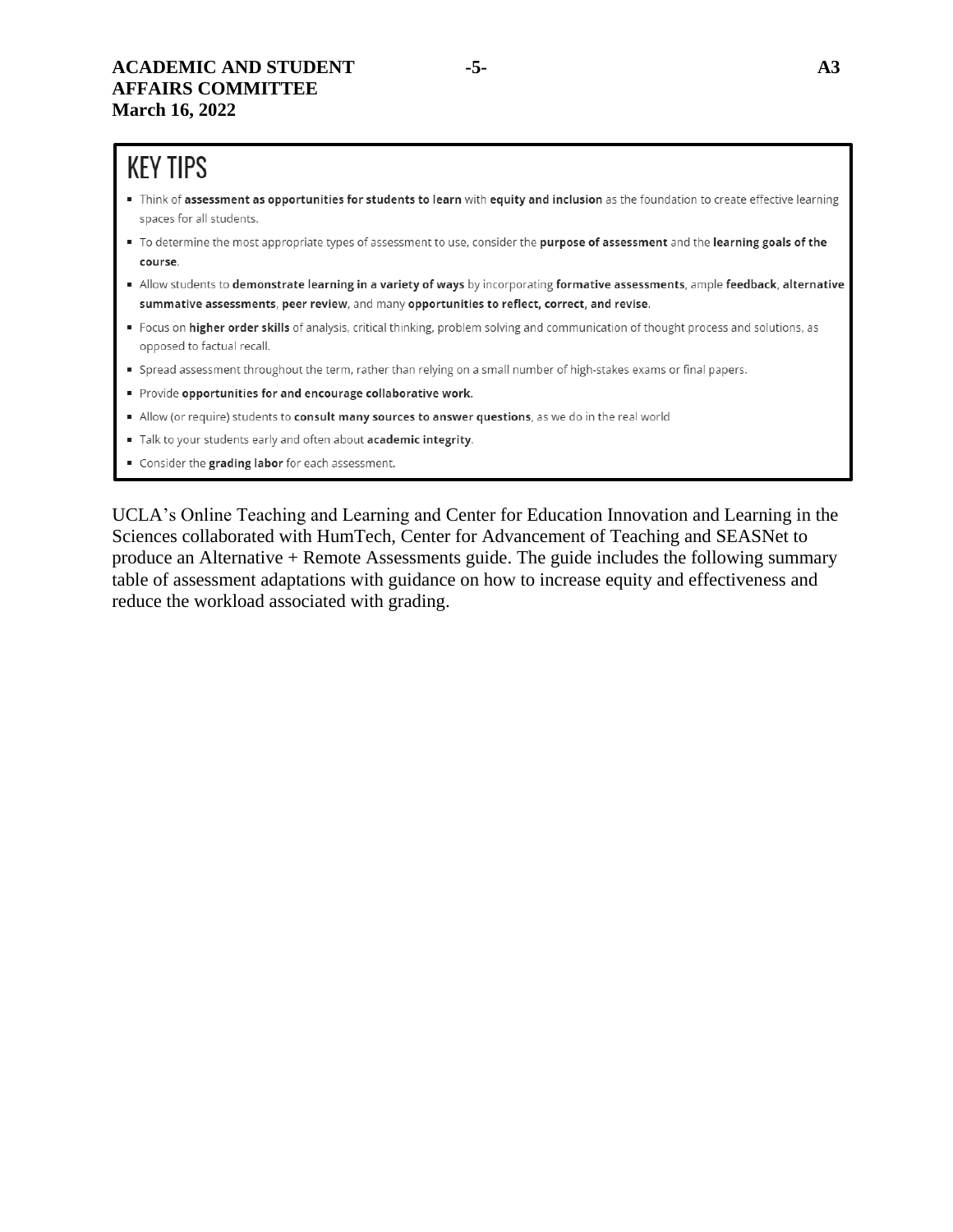# **Summary Table of Assessment Adaptations**

| <b>Alternatives</b>                                                                                                                                                                                                                                       | <b>Increase</b><br><b>Effectiveness</b>                                                                                                                                     | <b>Increase</b><br>Equity                                                                                                                                                                                                                                                                                                                  | <b>Critical Equity</b><br><b>Considerations</b>                                                                                                                                                                                                                                     | <b>Reduce grading</b>                                                                                                                                                                                                                                    |
|-----------------------------------------------------------------------------------------------------------------------------------------------------------------------------------------------------------------------------------------------------------|-----------------------------------------------------------------------------------------------------------------------------------------------------------------------------|--------------------------------------------------------------------------------------------------------------------------------------------------------------------------------------------------------------------------------------------------------------------------------------------------------------------------------------------|-------------------------------------------------------------------------------------------------------------------------------------------------------------------------------------------------------------------------------------------------------------------------------------|----------------------------------------------------------------------------------------------------------------------------------------------------------------------------------------------------------------------------------------------------------|
| Open book/<br>open note/<br>take home<br>exams                                                                                                                                                                                                            | Ask students to provide<br>explanations.<br>interpretations or<br>justifications<br>Use Turnitin to ensure<br>they use own words                                            | Ask questions that<br>have students<br>make connections<br>to their own<br>experiences                                                                                                                                                                                                                                                     | Offer at least 24 hrs to complete<br>(CCLE can make 3-hr exam<br>within a 24-hr range)<br>Provide example problems<br>before the exam to help<br>students build these skills                                                                                                        | Use Gradescope to<br>streamline grading (and<br>to make grading more<br>transparent and<br>therefore more<br>equitable)                                                                                                                                  |
| <b>Allow Coll-</b><br>aboration<br>on Exam                                                                                                                                                                                                                | Try two-stage exam:<br>aroup portion follows<br>individual portion                                                                                                          | Turns exam into<br>learning and<br>community-<br>building<br>experience                                                                                                                                                                                                                                                                    | Assign groups b/c marginalized<br>students are often excluded<br>Provide other opportunities (e.g.<br>discussion section) for groups<br>to work together                                                                                                                            | Make second stage<br>multiple choice and/or<br>just one combined<br>group exam                                                                                                                                                                           |
| <b>Weekly</b><br><b>Quizzes</b>                                                                                                                                                                                                                           | Shuffle questions and<br>responses<br>Add a question at end<br>where students need<br>to explain reasoning<br>for each answer                                               | Consider allowing<br>multiple attempts<br>(at least in the<br>beginning to help<br>students get used<br>to expectations)                                                                                                                                                                                                                   | If only administered at specific<br>and limited times, use<br>anonymous survey to assess<br>access issues                                                                                                                                                                           | Allow students to drop<br>lowest 10-20%, no<br>questions asked (also<br>accommodates students<br>with caregiving/work<br>duties)                                                                                                                         |
| Projects,<br>Case<br>Studies,<br>Papers and<br>Present-<br>ations                                                                                                                                                                                         | Provide meaningful<br>options: real life case<br>studies, briefing,<br>annotated research<br>bibliography, fact<br>sheet, Op-Ed piece,<br>student-proposed<br>project       | Connects to student<br>interests and<br>builds useful skills<br>Use clear rubrics to<br>clarify<br>expectations of<br>students                                                                                                                                                                                                             | For larger papers and projects,<br>collect drafts or sections over<br>time to structure progress<br>Synchronous presentations<br>would be challenging if<br>internet access limited<br>If group presentations, assign<br>groups based on student<br>schedules or topics of interest | Use CCLE Workshop tool<br>to allow peer- and<br>self-grading (for drafts<br>and/or final submission)<br>Provide well-structured<br>group projects, including<br>clear milestones.<br>reflection on group<br>functioning and<br>individual accountability |
| Foster<br>Metacog-<br>nition (e.g.<br><b>Exam</b><br><b>Wrapper)</b>                                                                                                                                                                                      | Students complete<br>"exam wrapper" after<br>first exam to reflect<br>on what to improve.<br>And/or have them read<br>an article on how to<br>learn, and<br>reflect/discuss | This supports the<br>many students<br>who are still<br>learning HOW to<br>learn, especially<br>remotely                                                                                                                                                                                                                                    | Assign (small number of) points<br>so that students with<br>caregiving/work commitments<br>still make time for this.<br>Consider allowing students to<br>get back fraction of lost exam<br>points by submitting<br>corrections and reasoning                                        | Just grade for completion<br>and indicate you will<br>spot-check                                                                                                                                                                                         |
| <b>TOOL: Gradescope</b><br>Rubric-based online grading platform that<br>allows TAs to easily click through every<br>exam question they are grading<br>Reduces bias by hiding names<br>Students can easily see which rubric points<br>were gained and lost |                                                                                                                                                                             | <b>Grading Schemes to Consider:</b><br>Straight scale so students always know where they stand<br>1.<br>2.<br>"Specifications grading" where all items are graded as<br>satisfactory/unsatisfactory and grade is based on # of assignments<br>completed satisfactorily<br>Ungrading: Eliminate points to foster intrinsic motivation<br>З. |                                                                                                                                                                                                                                                                                     |                                                                                                                                                                                                                                                          |

A number of these practices are being used at other UC campuses, including:

 Two-stage exams: UC Davis's Introductory Biology lecture course uses a standard individual exam, followed by a collaborative group exam where students work together to solve the same or related questions. Students who preferred that approach said it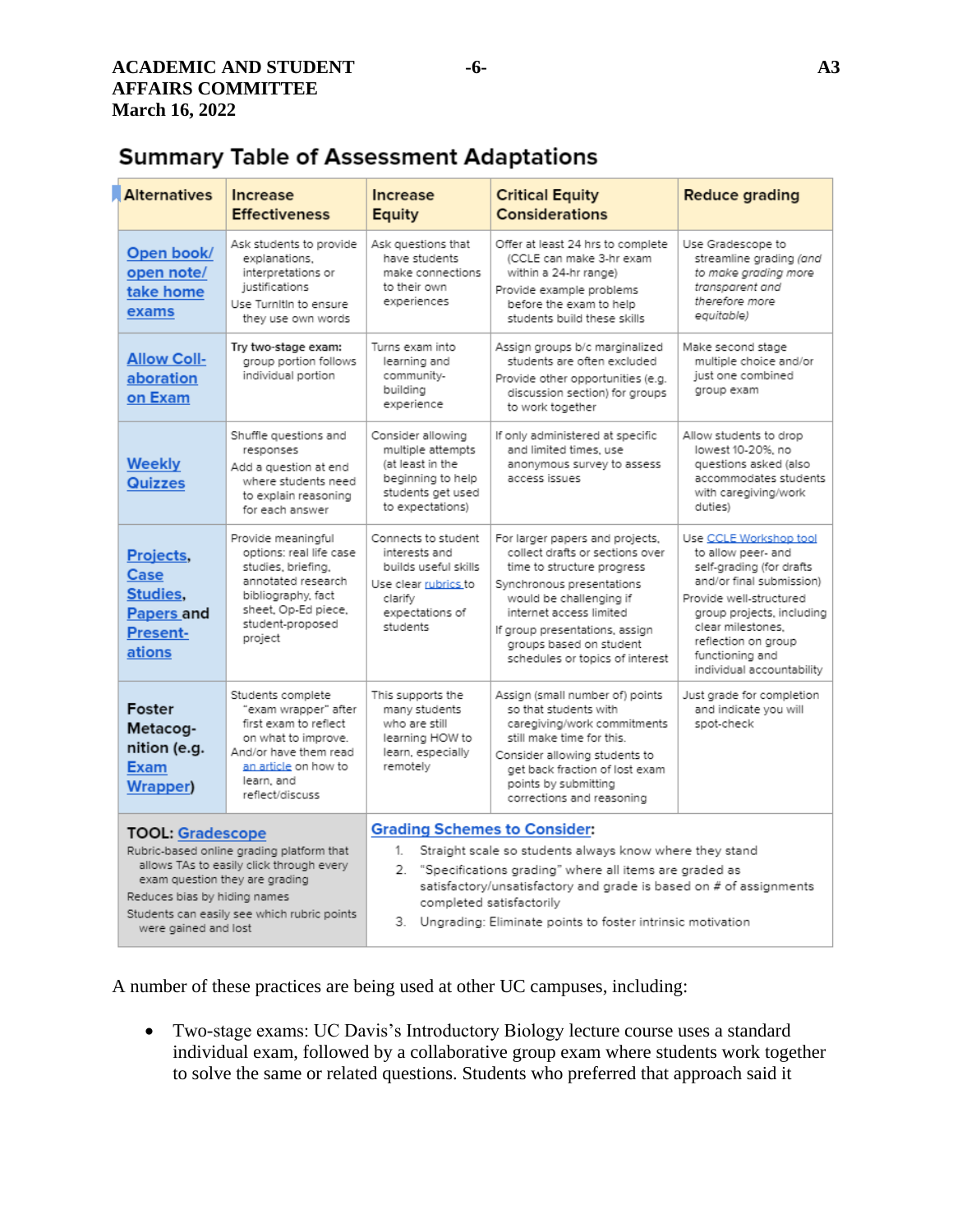provided an opportunity to debate and arrive at a better answer. Students also received immediate feedback on individual exam responses from peers.

- Exam wrappers (i.e., process to review performance on exam to adapt future learning): UC Santa Cruz leveraged its learning management system to carefully monitor students who struggled early in the quarter to target interventions in areas where the student was struggling. Many instructors let students retake quizzes or provided structured opportunities to go back over the exam to determine what was incorrect and why.
- Gradescope: UC Riverside is making this online grading platform available for all instructors as part of the campus's educational technology portfolio. As noted in the UCLA guide, this approach not only reduces workload, it also reduces bias by hiding student names and provides timely feedback to students on where rubric points were gained or lost.

#### *Formative and summative assessments*

UC Merced's Teaching Commons provides instructors a series of student-centered pedagogy guides on course design and frameworks, assessments and feedback, and engaged learning experiences.

It makes a distinction between formative assessment that diagnoses, monitors, and directs student learning and summative assessment that evaluates overall learning.

Formative strategies can include things like in-class learning activities, brief reflections, low-stakes weekly quizzes, open book exams, or small group assignment. Summative strategies grade student performance in relation to learning outcomes and can include mid-term exams and finals, special performances, or open-

|                  | <b>Type of</b>    | <b>Purpose or Use of Data</b>                                                                                                                                    | <b>Best Serves</b> |
|------------------|-------------------|------------------------------------------------------------------------------------------------------------------------------------------------------------------|--------------------|
|                  | <b>Assessment</b> | is to:                                                                                                                                                           |                    |
|                  | "FOR" Learning    | To diagnose needs or<br>monitor student<br>progress and inform<br>upcoming instructional<br>planning/decisions.                                                  | Instructor         |
| <b>Formative</b> | "AS" Learning     | To enhance student<br>development as self-<br>directed learners, focus<br>learners, and help<br>students identify effective<br>study strategies.                 | Students           |
| <b>Summative</b> | "OF" Learning     | To evaluate/judge<br>a) student performance<br>on CLOs and/or lesson<br>objectives, and<br>b) the effectiveness of<br>instructional materials<br>and activities. | Instructor         |

ended, complex projects or design challenges.

UC Santa Barbara's Writing Program uses both formative and summative strategies to support students. The Writing Program uses portfolio grading where students write formative drafts, followed by longer semi-summative ones that the student can revise for a portfolio which constitutes a large portion of the grade. Many UC writing programs follow this model.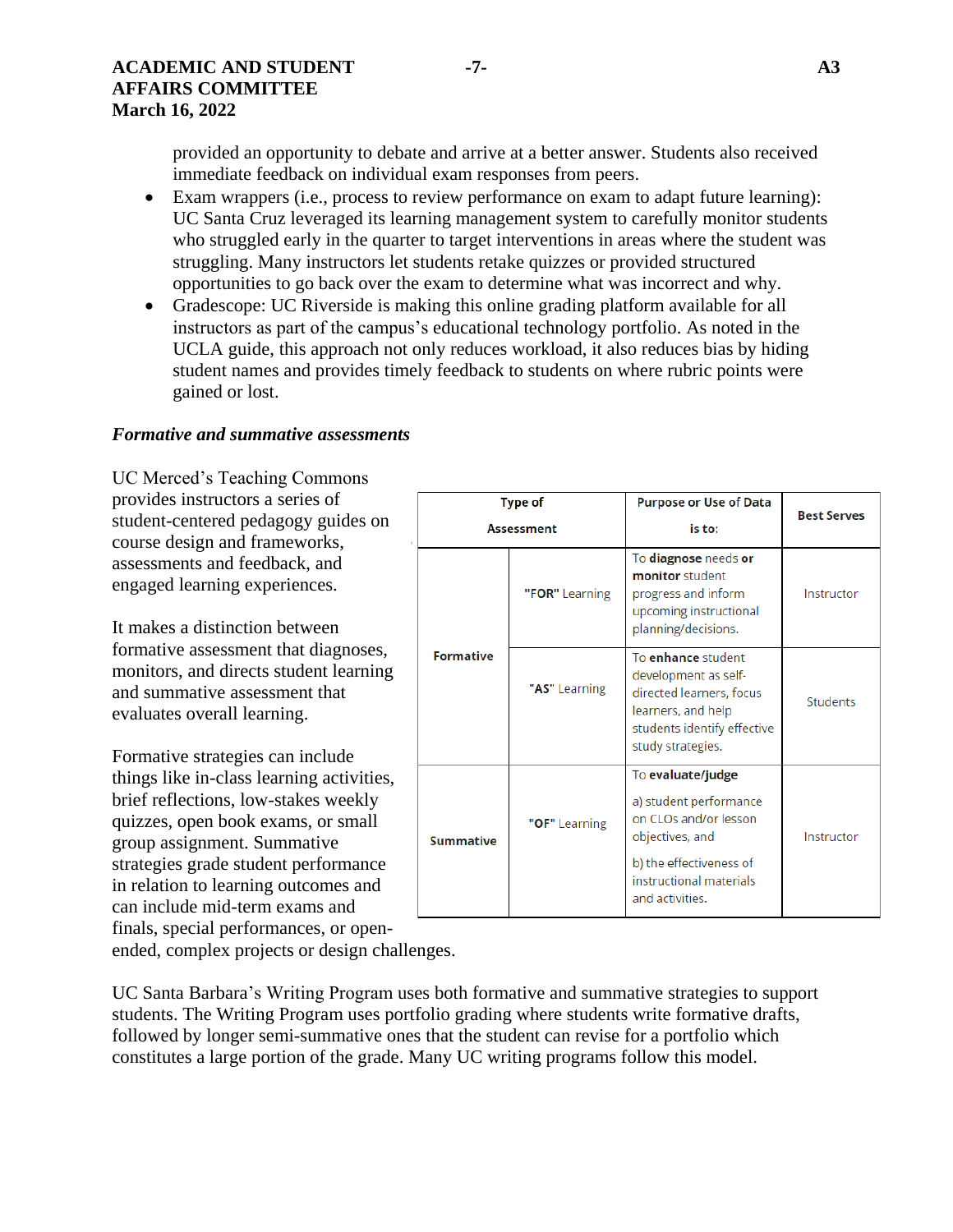#### **ACADEMIC AND STUDENT -8- A3 AFFAIRS COMMITTEE March 16, 2022**

To support the workload associated with this approach, UC Santa Barbara leverages technology and peer-reviewed writing assignments, sometimes known as "writing to learn." Instructors use a peer review and feedback platform to implement writing activities in class. Within its Introductory Biology course, there can be between 240 to 800 students per section. Faculty used peer review and feedback platform to develop writing assignments focused on difficult course concepts. After completing the assignments, students then use the platform to review the work of other students.

Research shows that each stage of this process—writing, receiving feedback, and providing feedback—reduces equity gaps. To date, more than 6,000 students have completed writing/review activities using learning review, showing promising results with gaps in average final exam scores decreasing for underrepresented and first-generation students who completed writing and peer review assessments using the peer review and feedback platform.



Center for Innovative Teaching, Research, and Learning experts worked closely with faculty at every stage of the process—creating assignments, including identifying key course concepts, designing short writing activities, creating structured peer review rubrics, and using data gathered from students' writing/review to improve instruction.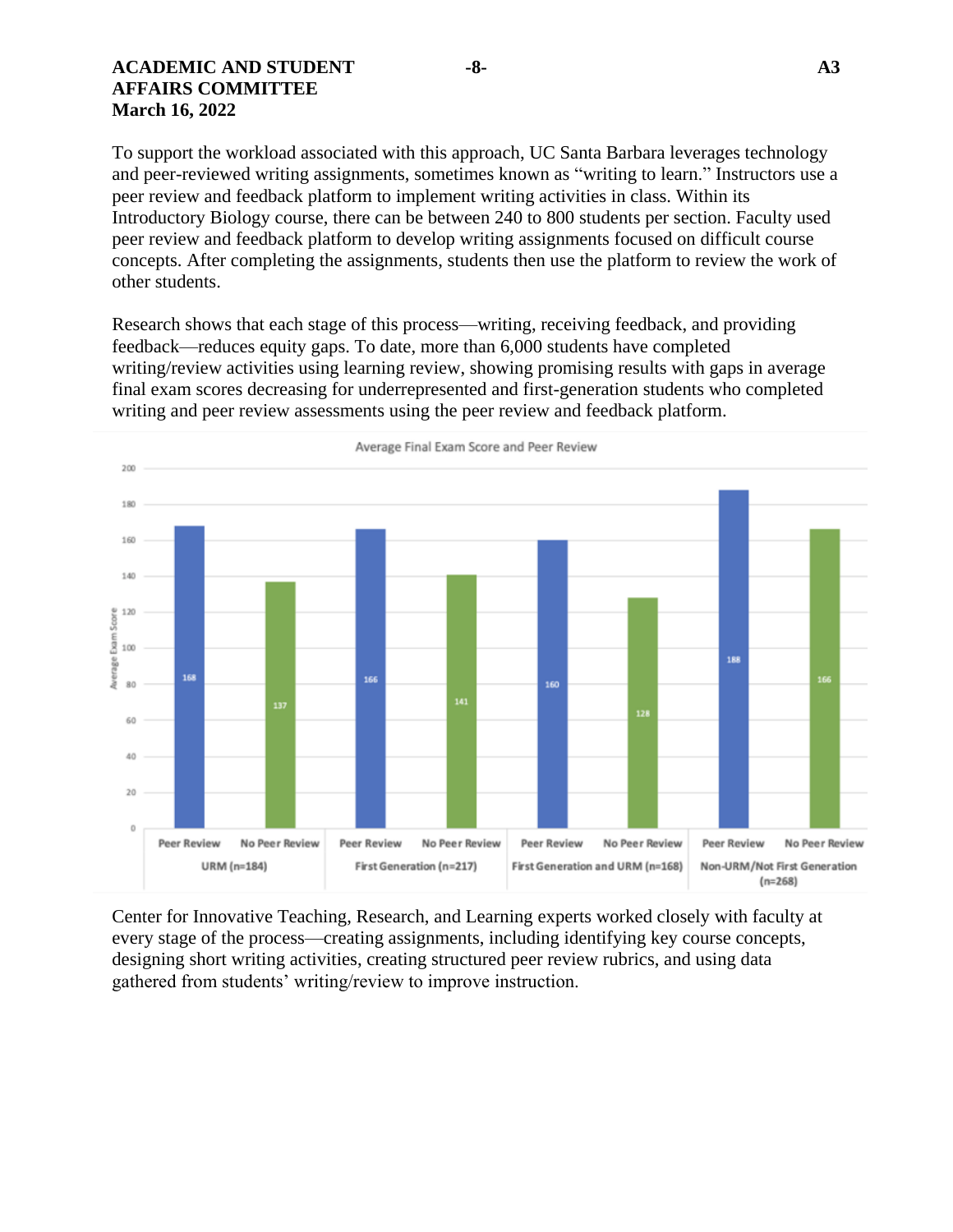#### **ACADEMIC AND STUDENT -9- A3 AFFAIRS COMMITTEE March 16, 2022**

 $\overline{\phantom{a}}$ 

## *Contract and Specifications Grading*

The UC Davis Department of Mathematics is examining contract grading where a student can choose how to be graded. Within its calculus course, one instructor provides three different grading options for distributions of grades across different types of assessments. Students can choose which option at week four and nine of the quarter. One sample grading option could be four short tests (40 percent), homework (15 percent), group work (20 percent), class engagement (10 percent), and final exam (15 percent). When surveyed, almost nine of ten students preferred the ability to choose a grading scheme.

In some STEM courses in the past, some instructors have begun their courses by saying something that may be familiar to many, "look to your left, look to your right—two of you aren't going to pass." Instructors within UC Irvine's Organic Chemistry class, however, have been adapting grading strategies with a goal that everyone could not only pass, but get an A. These instructors are currently using specifications grading<sup>5</sup> which builds on mastery learning, along with competency-based and contract grading. While each has value, some can be harder to use in large courses (e.g., those with more than 1,000 students enrolled).



Instructors provide very clear, detailed specifications on what it takes to get certain grades. If manageable, students can select assignment bundles to complete as in contract grading; otherwise they are set in advance by the instructor. Aspects of mastery learning and competencybased grading can also apply, where students can have limited options to correct and resubmit work that does not meet the "specs," or specifications, set to reach a satisfactory level. This

<sup>5</sup> Julia Winter, "Specifications Grading at UC Irvine with Renee Link," Ideas that Matter, accessed on February 12, 2022,<https://www.alchem.ie/blog/specifications-grading-at-uc-irvine-with-renee-link>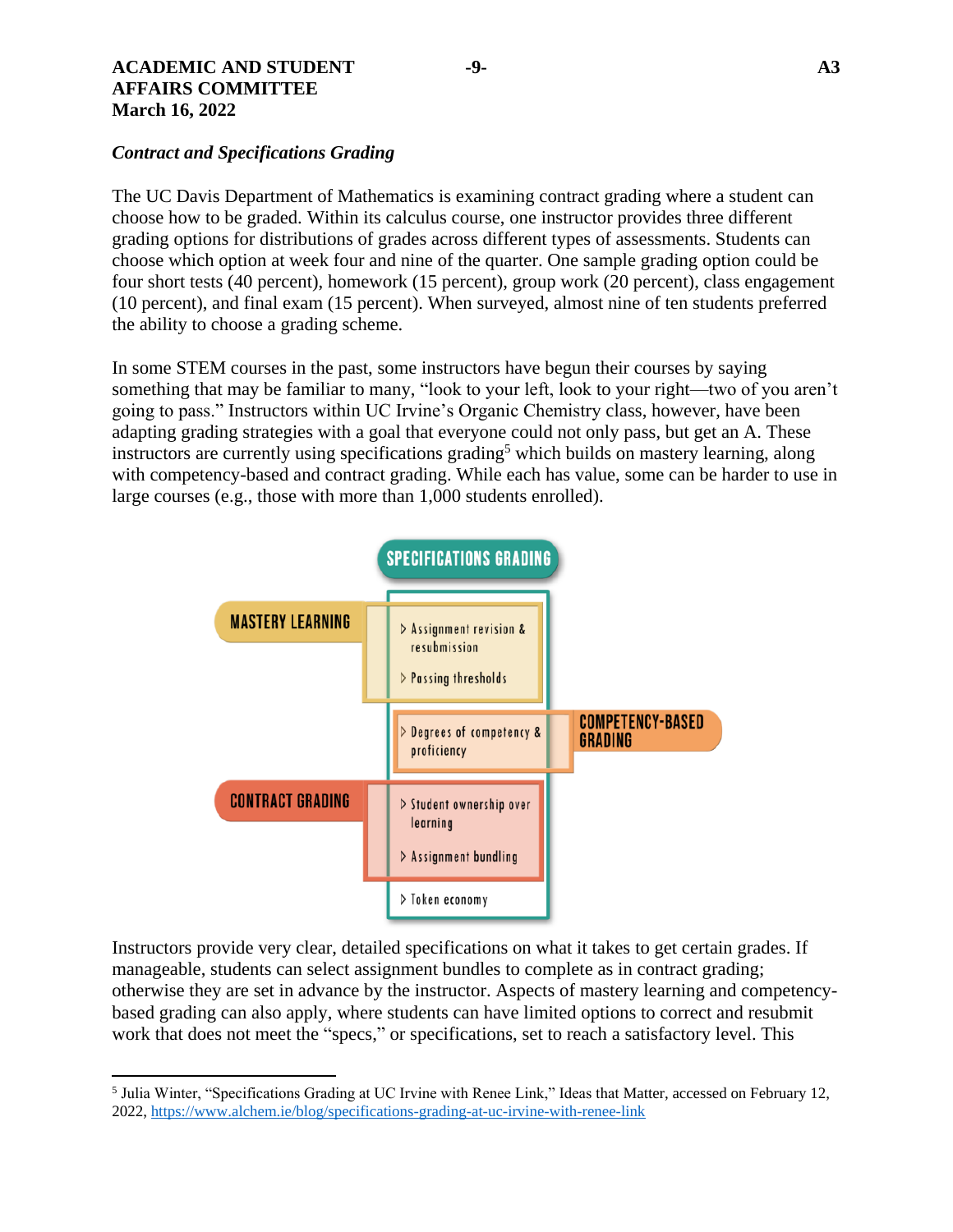approach helps foster an equitable classroom by leveling the playing field for students who may have come in with insufficient preparation when compared to their peers.

But specifications grading is not limited to STEM disciplines. UCLA's School of Theater, Film and Television uses it in its large General Education Drama and Diversity course. Most of the student's work is graded pass/no pass on the basis of detailed specifications provided in advance. A student has ownership over learning, selecting which assignments to do within certain parameters and which to have graded, then putting in the amount of effort required to reach that grade. Students are encouraged to bring in relevant materials from current events, new plays, or personal interest to discuss with classmates. For every satisfactory participation in class (i.e., work that is "up to spec"), a student earns between one and three points depending on the activity and when the student accumulates 63 points, that student earns an A.

UC Riverside is also using specifications grading in writing courses and teaching statistics in psychology.

#### *Intersegmental efforts*

UC campuses are also involved in intersegmental efforts examining innovations in grading and assessment. The following two examples are funded in part by the California Education Learning Lab.

UC Irvine, California State Polytechnic University, Pomona, and San Jose State University have created a cohort-based faculty development team, the Teaching Experiment Academy (TEA), looking to redesign STEM curriculum with mastery learning structure and a specifications grading approach to enhance learning and foster a student's growth mindset.

#### **Growth Mindset**

generates an inner dialogue, encourages positive thinking, and builds a student's confidence in STEM exploration.

#### **Mastery Learning**

is an instructional strategy to personalize learning experiences based on an individual's appropriate level. Students must achieve a level of mastery in prerequisite knowledge before moving forward to learn subsequent information.

#### **Specifications Grading**

is an alternative approach to grading that aims to motivate students to focus on learning and improving their abilities. By combining the pass/fail structure with the opportunity to revise work, specifications grading offers instructors a way to uphold high academic standards while incentivizing students to take control of their own learning.

UC Berkeley, California State University (CSU), Long Beach, and El Camino College have launched a collaborative [pilot project](https://opr.ca.gov/learninglab/grants/awards/reorienting_formative_summative_assesment.html) to improve student equity and diversity and institutional resilience in computer science through a mastery learning project called "Reorienting Formative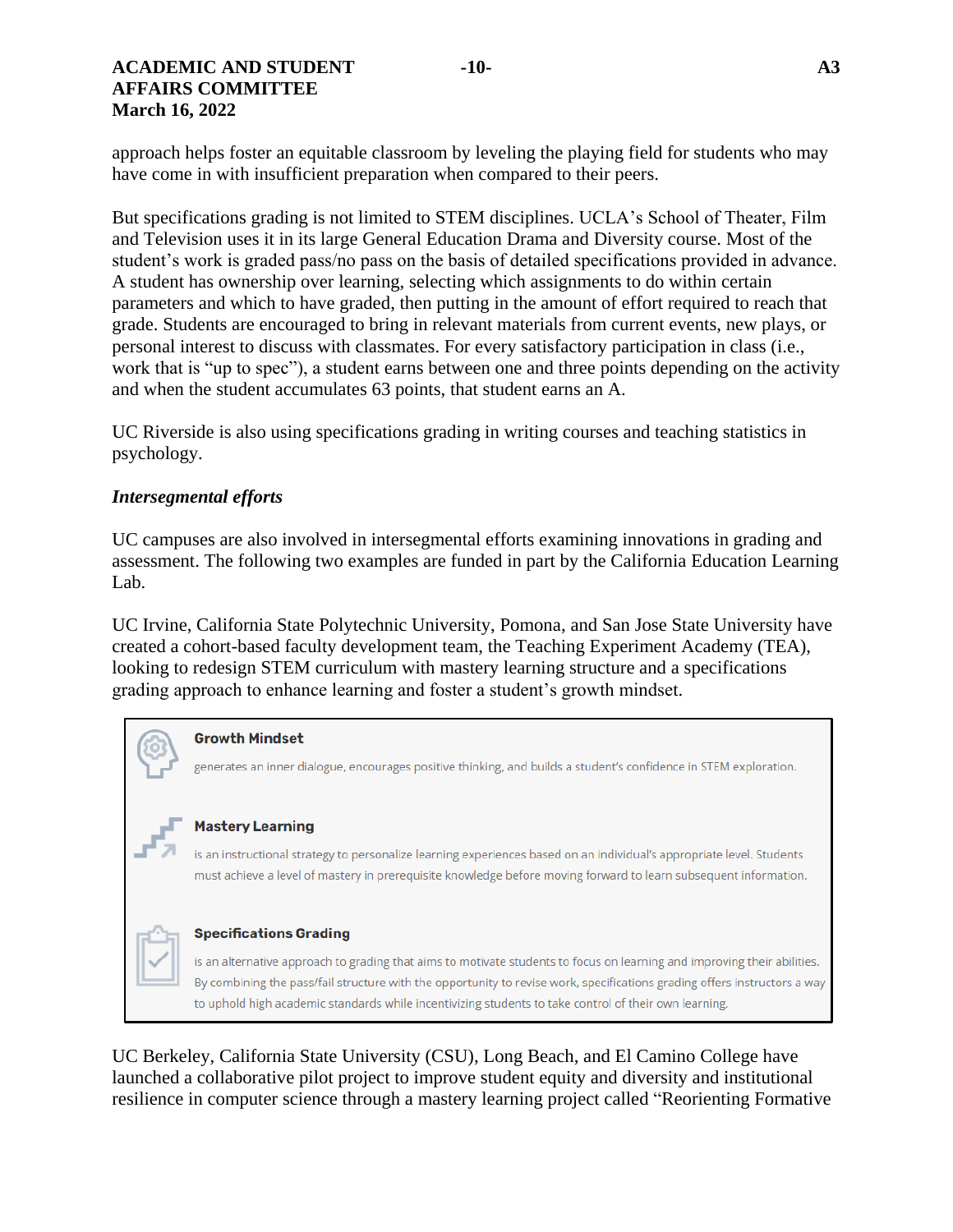#### **ACADEMIC AND STUDENT -11- A3 AFFAIRS COMMITTEE March 16, 2022**

and Summative Assessment Towards Mastery Learning for Learner Success, Student Equity, and Institutional Resilience."

This project adapts the University of Illinois at Urbana Champaign's PrarieLearn platform is open-source software that supports question generation and grading for mastery learning in computer-based assessments. Researchers are looking at the impact of using proficiency-based learning methods, especially paradigm-based question generators (PQGs) where instructors can create problem types (e.g., circuit diagrams, algebra problems) and PRQs can generate endless variants to those problems that can encourage and support "mastery" over foundational computer science concepts tailored to each student versus fast-paced learning and evaluation.

Using PQGs, students can practice as much as necessary. The same system can be used to deliver homework or exams. Because exams are complex to prepare and administer, instructors usually create few of them, so a small number of summative assessments often determine a large part of the student's final grade. However, in this model, by using software, instructors can generate random questions for quizzes, tests, or homework, with relative ease.

For example, in an exam in an Intro to Computer Science class that was offered in fall 2020 at UC Berkeley, virtually every student was presented with a different example. Below, Figure 1 and Figure 2 show examples of two questions that could be generated for two different students. Given the picture, the students are being asked to author the computer code to draw the fractal shown (this example is from a UC Berkeley's computer science class, CS10).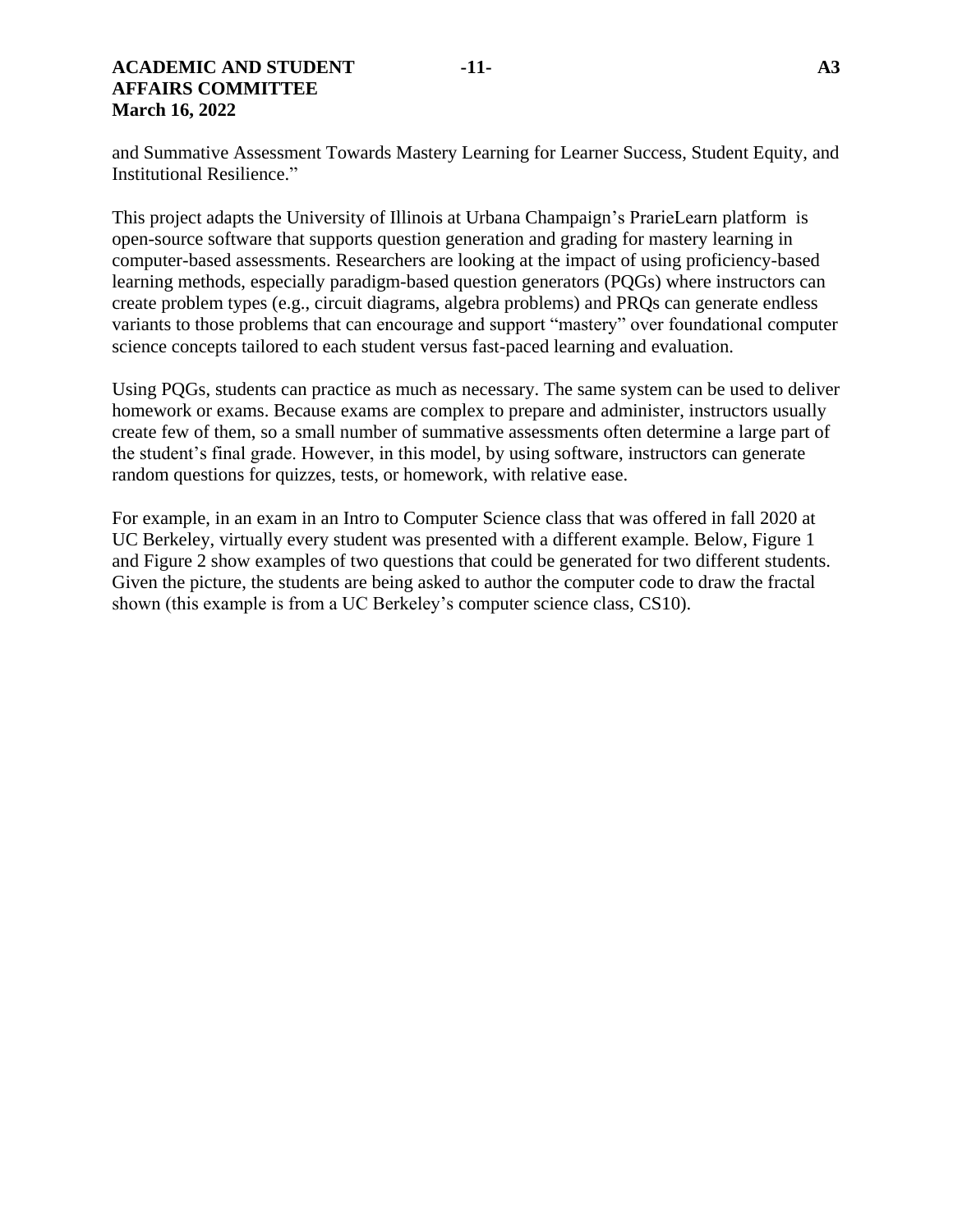#### **Figure 1**

Though this may look daunting at first, it isn't that bad. Remember, every fractal has a base case  $(n = 1)$  and recursive case. We've drawn the fractal with bold lines to indicate the parts of the drawing that recurse; the other parts of the drawing at n = 2 are just lines. (You don't have to copy our bold/normal style, it's ok if it's all the same.) Look at how the straight line at  $n = 1$  transforms into the  $n = 2$  case - this happens for every bold line at the next level. The five  $n = 2$  lines are  $1/2$  the length of the  $n = 1$  line, and the sprite ends facing the same way it began. For n = 2, you can assume the "triangle" formed by the 2 lines is an equilateral triangle, and the "square" formed by the 3 lines has 90 degree angles.

You can click on Save & Grade below, since you need to upload your solution to Gradescope.

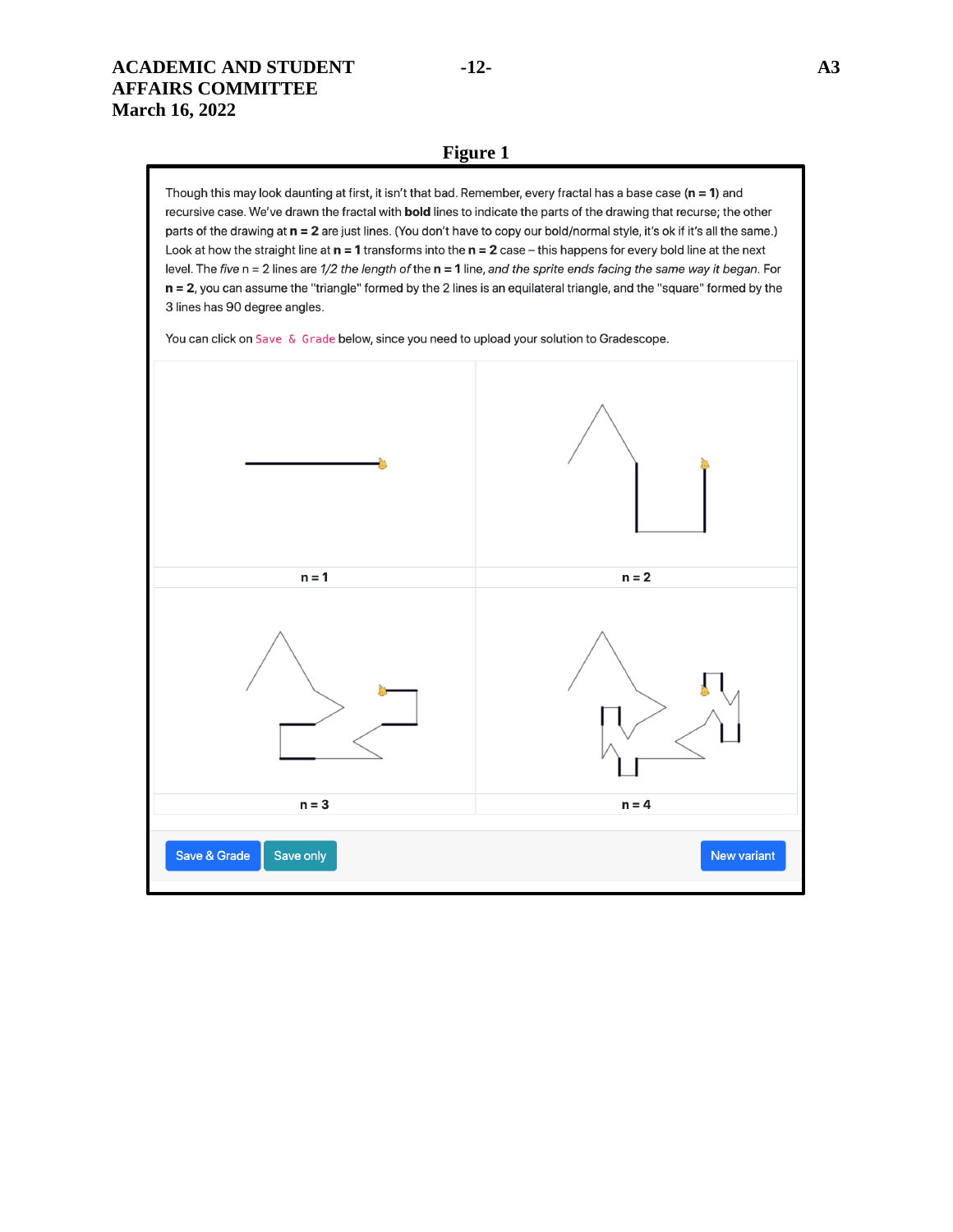#### **ACADEMIC AND STUDENT -13- A3 AFFAIRS COMMITTEE March 16, 2022**

#### **Figure 2**

Though this may look daunting at first, it isn't that bad. Remember, every fractal has a base case ( $n = 1$ ) and recursive case. We've drawn the fractal with **bold** lines to indicate the parts of the drawing that recurse; the other parts of the drawing at n = 2 are just lines. (You don't have to copy our bold/normal style, it's ok if it's all the same.) Look at how the straight line at  $n = 1$  transforms into the  $n = 2$  case – this happens for every bold line at the next level. The five  $n = 2$  lines are  $1/2$  the length of the  $n = 1$  line, and the sprite ends facing the same way it began. For n = 2, you can assume the "triangle" formed by the 2 lines is an equilateral triangle, and the "square" formed by the 3 lines has 90 degree angles.

You can click on Save & Grade below, since you need to upload your solution to Gradescope.



Each student receives a different problem but all the problems are equally difficult. Since the questions and solutions are all different, there is also the added benefit that cheating is not an option, which contributes to institutional resilience. Through its collaborative project, these questions can also be shared across institutions.

The project's hypotheses are that mastery learning using PQGs will contribute to higher retention, stronger learning outcomes, more effective use of instructor time, and an increase in successful participation in computing for traditionally underrepresented students. The hope is that the findings of the project will open the door towards new learning approaches to expand diversity and inclusion in computer science, with a goal the pilot project can become a permanent center for promoting mastery learning on these and other California campuses.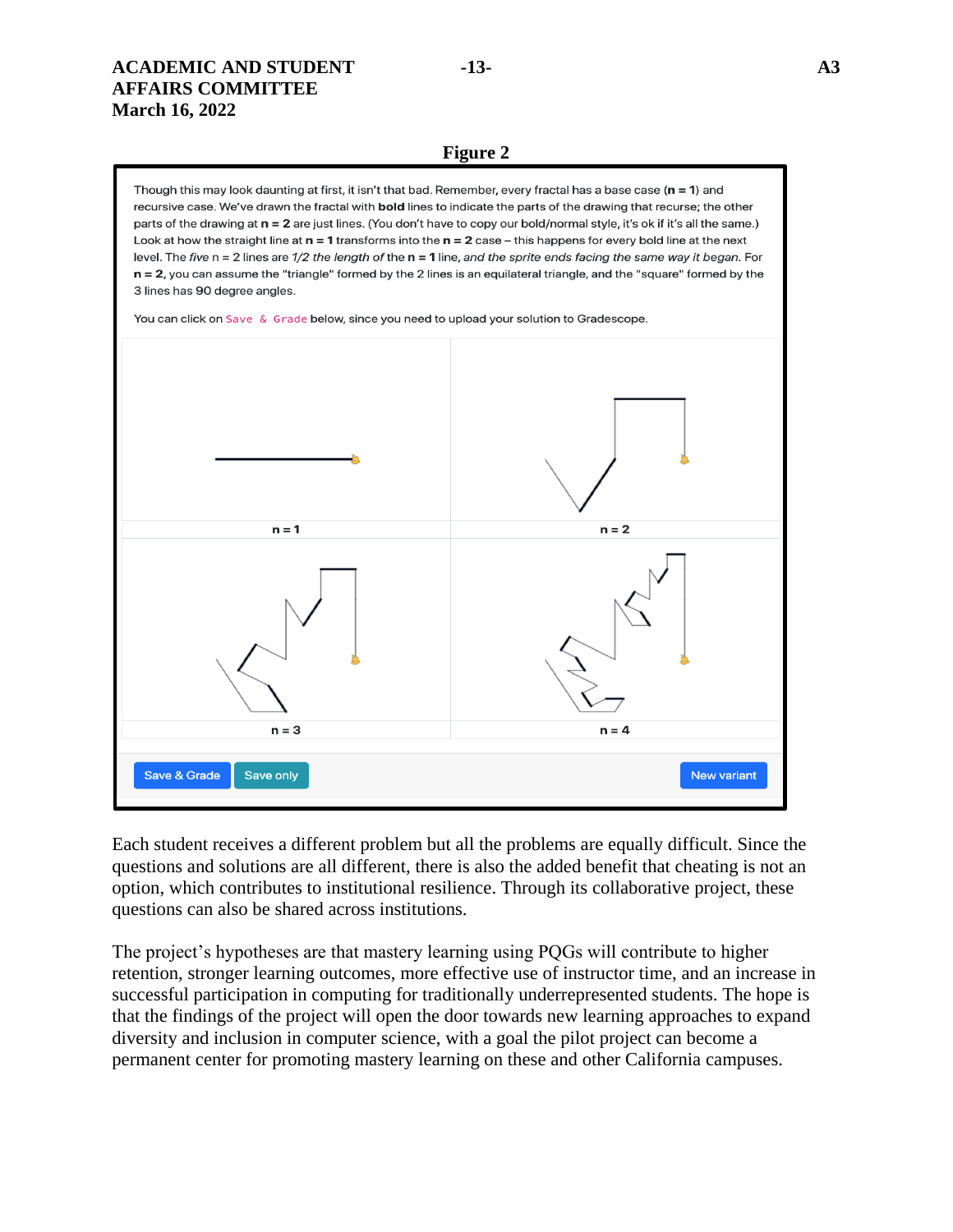#### **ACADEMIC AND STUDENT -14- A3 AFFAIRS COMMITTEE March 16, 2022**

#### *Training and development*

As the University of California continues to learn and collect best practices, campus teaching and learning centers are hosting discussion series, providing training, and supporting departments to further advance innovations in grading and assessment.

For example, UC Merced hosted an "Anti-Racist Pedagogy Faculty Discussion Series – Impact on Grading and Assessment Practices" that focused on teaching methods employed by instructors that disrupt the traditional pedagogical practices that reinforce structural racism. Antiracist pedagogy builds on inclusive pedagogy practices to equip learners with the tools necessary to identify and dismantle systems of injustice wherever they are encountered. Anti-racist pedagogy practitioners flatten classroom hierarchy, engage students in active problem-based learning, and intentionally design experiences, grading practices, and assessments that honor student voice and agency. As one outcome from the conclusion of this series, participants will have considered student-centered language choices for syllabi, types of assignments that develop critical consciousness, and asset-focused grading/assessment approaches that together foster a sense of invitation and empowerment.

UC Berkeley's EMPOWERing Engineers for Positive Change program also delivered an interactive three-workshop module on Equitable Grading Strategies that focused on best practices to support student learning and development and promote equity in instruction and grading. These workshops covered:

- *What is in a grade?* Participants investigated the role and value of grades in students' learning processes and experiences, examined ways in which grading practices can exacerbate inequities, and explored "alternative" grading strategies and related research on student learning.
- *What approaches can I use for equitable grading?* Participants compared and contrasted equity-minded grading frameworks, including Grading for Equity and Contract Grading, and identified an opportunity to adjust a method of assessment in their teaching contexts.
- *How can I apply equitable grading strategies in my teaching practice?* Participants built on prior conversations to reflect equitable grading practices and collaboratively workshop and develop strategies to determine what to implement in their teaching contexts.

#### **CONCLUSION**

Assessment and grading are critical for students to evaluate and advance learning and for instructors to adapt and improve instruction. Traditional assessment and grading practices may perpetuate bias and inequities and the University of California is engaged in a number of efforts to advance initiatives that promote grading with equity, including those that improve and reward mastery of subject matter in a course. While there is no clear consensus around the best approach and recognition of disciplinary differences, UC's efforts and partnerships with other